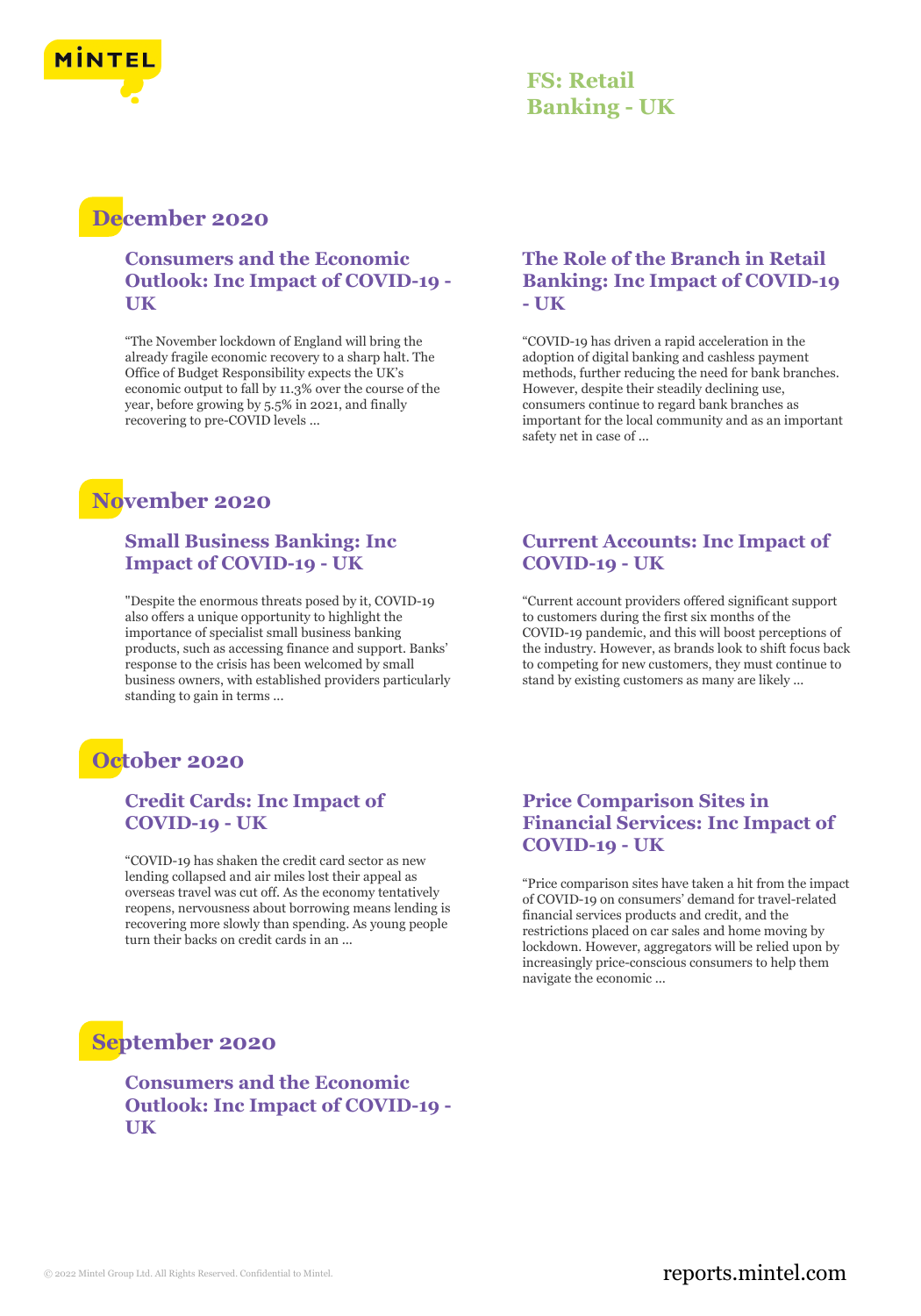

## **FS: Retail Banking - UK**

"The UK is in the midst of its deepest recession on record. However, the recovery has already started, with monthly GDP growth in May and June. However, the winding down of state support for businesses presents renewed threats that could derail the recovery and is expected to lead to significant ...

# **July 2020**

#### **Car Finance: Inc Impact of COVID-19 - UK**

"The car finance sector has experienced challenges for the last few years, but previous difficulties pale in comparison to the threat posed by COVID-19 in the short and medium term. The crisis will affect consumers and businesses for years to come, accelerating structural changes in terms of sustainability and profitability ...

## **June 2020**

#### **The Impact of COVID-19 on Financial Services - UK**

"COVID-19 will cause many financial services categories to contract in 2020 as opportunities for sales have been severely restricted and consumer confidence has been rocked. However, many categories remain essential so should recover well in the long term. Greater awareness of their financial vulnerabilities could lead consumers to take a ...

## **May 2020**

#### **Mortgages: Inc Impact of COVID-19 - UK**

"The UK mortgage sector experienced a difficult 2019, but those challenges are dwarfed by the threat posed by COVID-19 to the economy and, in turn, the housing market in 2020. The crisis will affect consumers for years to come, both financially and emotionally. People will yearn for reassurance and certainty ...



**Consumers and the Economic Outlook: Inc Impact of COVID-19 - UK**

"COVID-19 has had a profound impact on British consumers and businesses, shutting down major sections of the economy and having a serious effect on job security. As a result, consumer confidence has taken a dive, while concerns about the impact of Brexit have spiked as people consider the implications of ...

#### **Travel Money - UK Consumers and the Economic Outlook - UK**